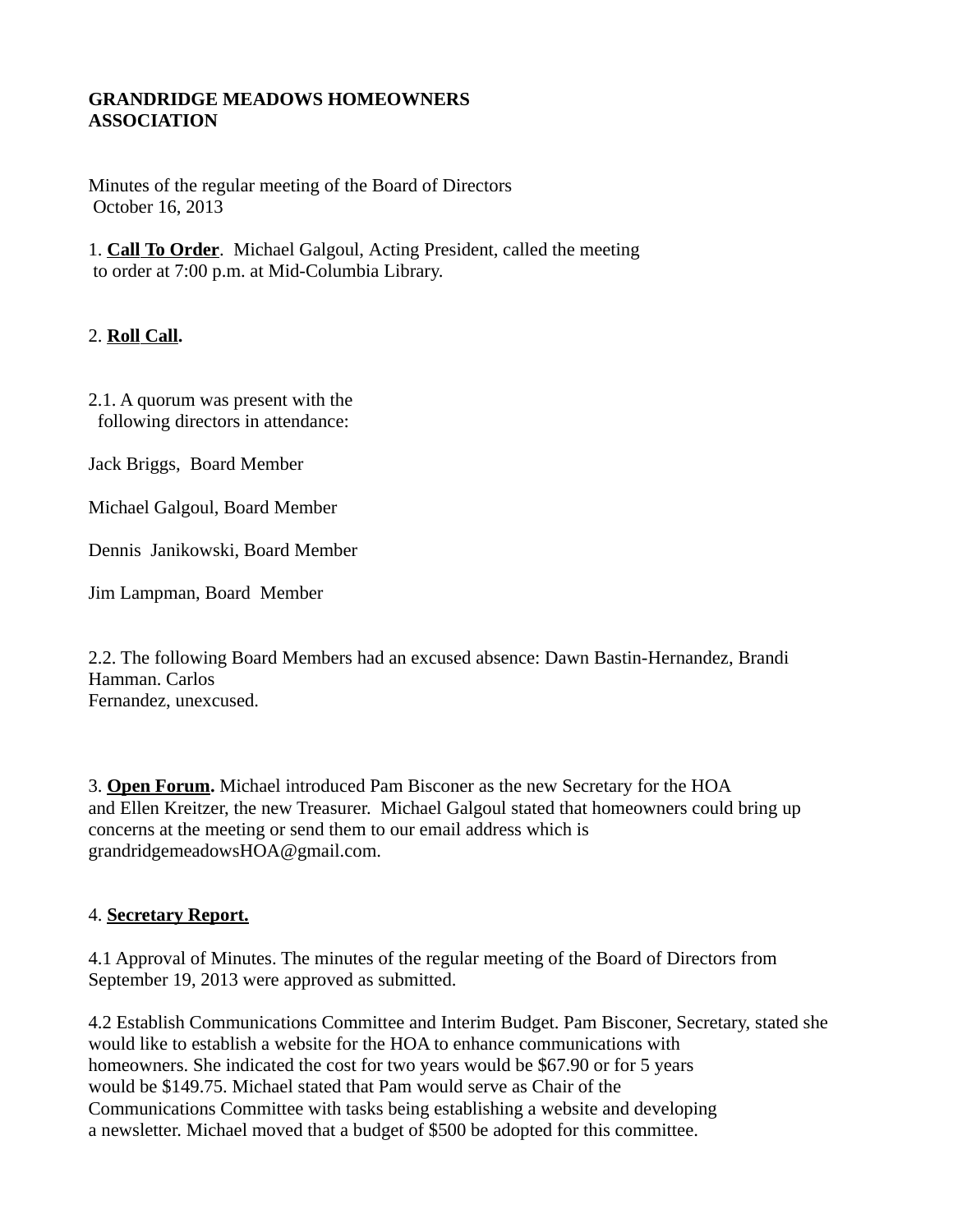Dennis Janikowski seconded the motion. The board unanimously approved.

4.3 HOA Address and Email Account. HOA email address was provided during open forum and HOA address was given as Grandridge Meadows HOA, 8220 West Gage Blvd, # 790, Kennewick, WA 99336.

### 5. **Financial Report.**

5.1 HOA Balance Sheet. Michael reported that we had \$19,332.26 in checking at the beginning of September and ended the month with \$16,463.32. Expenses were \$2,868.94. We had no income -- meaning we received no dues. Major expenses were for Desert Green lawn mowing and landscaping services and the Kennewick City water bill for irrigation water.

5.2 Review of A Plus Accounting Services and Motion to Increase Interim Budget. Michael stated that we are working on preparing invoices for dues and that we had \$500 budgeted for A Plus Accounting fees. Michael moved for \$500 more to train Ellen and complete invoicing and reconcile financial review for the next three months. Jack seconded. The board unanimously approved. A question was asked why A Plus Accounting was chosen and Michael stated that A Plus charged only \$50 per hour and that he was familiar with Heather's services from his work with the symphony and that we are using her for her expertise in Quickbooks. Jack stated that she is doing a great job and we now know where we are financially. Michael stated that no annual report was done for 2009-2012. A question was asked by a homeowner if Heather was a CPA. Michael stated he did not know and that if we did an audit we would use a CPA but that nothing has come up indicating that an audit is necessary.

5.3 Establish Finance Committee and Interim Budget.

Michael moved that we establish a Finance Committee that would initially consist of himself and Ellen and that it have an initial budget of \$500. Motion seconded by Jim Lampman and the board unanimously approved.

5.4 Discuss Dues (2013 and Previous Years: No Interest, No Late Fees) and Motion to Send Invoices. Michael indicated that invoices for 2013 will be sent and any past dues owed will be included on the invoice. He stated that a letter will be sent with them stating that there will be no interest or penalties for delinquent dues. The fee will be \$150 for the current year and \$150 per year for any past dues owed. Michael asked that if there are questions that they contact him or Ellen. Michael moved to invoice homeowners for current and prior year's dues with no penalties. Jim Lampman seconded and the board unanimously approved.

# 5.5 Federal Taxes

(IRS registered/EIN Non Profit Corporation, No Tax Forms Filed, No Penalties or Notices; Tax Returns required for 2012, 2011, 2010, and 2009. Michael stated that we are a registered nonprofit corporation and we have not submitted the required federal form with our income and expenses. He indicated there are no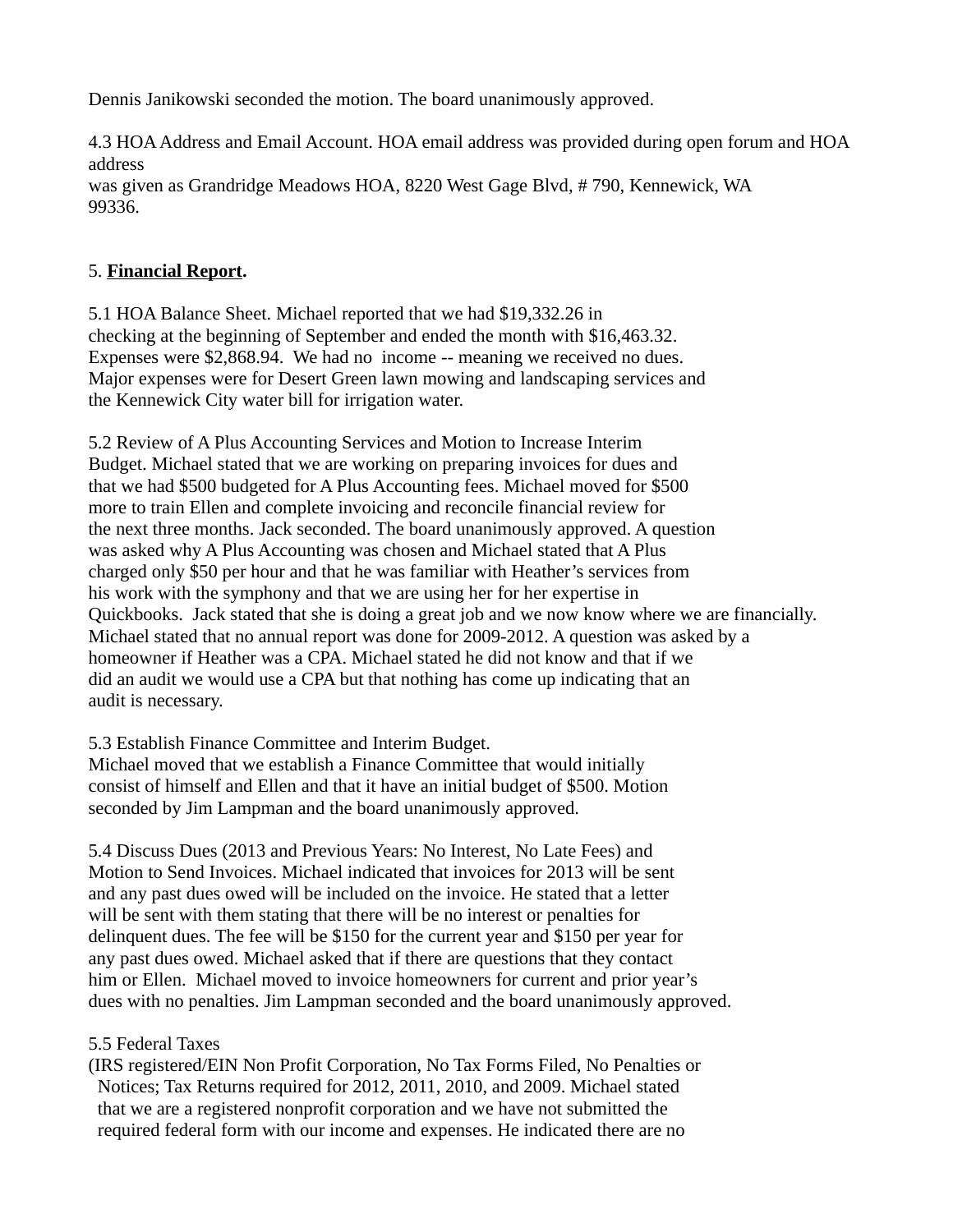penalties or late fees as a result of this. Michael stated that he asked for a bid from A Plus Accounting and was quoted \$1200. Michael stated that the 2013 report will be completed by the Finance Committee. Michael moved to approve \$1200 for A Plus Accounting to prepare the federal returns for 2009 - 2012. Jim Lampman seconded and the board unanimously approved.

5.6 Contacting Closing Companies. Michael indicated that we are notified by closing companies when a house in Grandview Meadows is sold so that we may add the homeowner to our association list.

5.7 Motion to Add Signatories to Checking Account. Michael moved to request that he, Ellen and another board member be added as signatories to our checking account to have flexibility in getting bills paid.

Dennis moved that the President, Acting President, Treasurer and Board Member Jack Briggs be added to the checking account for signatories and have them bonded through our insurance company. Jim Lampman seconded and the board unanimously approved.

## 6. **Architectural Control Committee Report.**

6.1 Insurance and Bonding. Jim Lampman explained that we need general and professional liability insurance and that we have been given a quote of about \$2,000 for one year and that the insurance is through American Family. Jack stated that they checked other policies to ensure the bid was competitive. Jim stated that the arborvitae on Quebec and Montana that have been causing line of site issues have been taken down. He also stated the dogwoods on Montana are going to be cut down because they are also causing line of site problems. Jack discussed that we have only a lien in place to address homeowner violations of the CCRs and that we would like to implement a fine schedule to use before any lien would be placed and have the lien be the last option. The first notice would be a warning with the homeowner given a certain amount of time to correct. Jack moved that it is our intent to develop a fine schedule and at that it be discussed at the next meeting. Michael seconded and the board unanimously approved.

#### 7. **New Business.**

7.1 Discussion with Craig Walker the lawyer for Initial HOA Startup in 2009. Michael stated he had a fifteen minute discussion with Attorney Craig Walker about the initial Grandridge Meadows HOA startup and our present status. Mr. Walker agreed the Board authority is derived from the following:

-Registered w/Washington State as a not for profit corporation Expiration Date 02/28/2014

-Approved bylaws from the original 2009 meeting

-CCRs filed with the County Auditor records